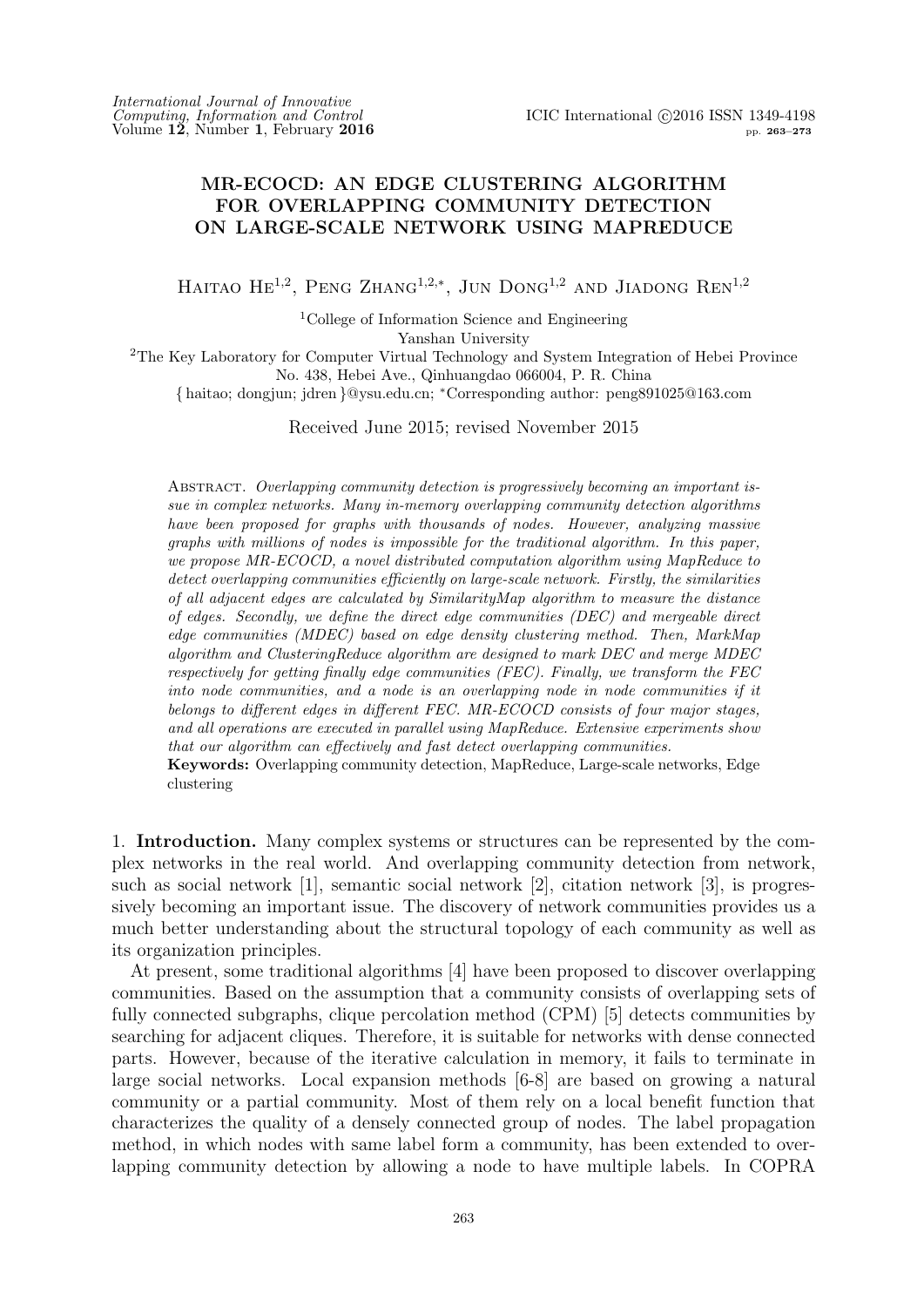[9], each node updates its belonging coefficients by averaging the coefficients from all its neighbors at each time step in a synchronous fashion.

The edge graph partitioning methods discover community structure by partitioning edges of original graph. And a node in the original graph is called overlapping if edges connected to it are put in more than one partition. Evans and Lambiotte [10] projected the network into a weighted line graph, whose nodes are the links of original graph. Then disjoint community detection algorithms can be applied. The node partition of a line graph leads toan edge partition of the original graph. Ahn et al. [11] proposed a hierarchical clustering method based on edge similarity. Given a pair of links *eik* and *ejk* incident on a node *k*, a similarity can be computed via the Jaccard Index. Single-linkage hierarchical clustering is then used to build a link dendrogram. Cutting this dendrogram at some threshold yields link communities. Lim et al. [12] proposed a framework of the link-space transformation which transforms a given original graph into a link-space graph. Using the link-space transformation is not dependent on a specific community detection algorithm. Therefore, they adopt the algorithm SCAN since it identifies the hub or outlier nodes that do not belong to any community.

The previous algorithms focus on how to improve the accuracy of detecting overlapping communities. However, in big data era, large or super large scale network is becoming increasingly commonplace. As a result, the traditional methods are unable to meet the requirements of big data environment. Moreover, the research of overlapping community discovery algorithm on large scale network is very necessary.

Google released the MapReduce framework [13] in 2004. MapReduce is a programming model for processing large data sets with a parallel and distributed algorithm on a cluster. And MapReduce is used to speed up the execution in many fields including community detection. Moon et al. [14] proposed a parallel version of the GN algorithm under MapReduce model to support large-scale networks and suggested an approximation technique to further speed up community detection processes. Ovelgonne [15] presented a distributed ensemble learning algorithm for graph clustering that scales to networks with billions of edges using MapReduce. Su et al. [16] proposed a distributed computation method which combines MapReduce and the TTT algorithm to speed up the discovery of all maximal cliques in large-scale social networks.

The traditional community-detection algorithms can detect overlapping communities from small-scale network with thousands of vertices; however, these approaches are not suitable for processing networks with more than millions of nodes, because they are exclusively non-distributed, in-memory and singlethreaded algorithms.

The above issues motivate us to design, implement,and evaluate an efficient communitydetection solution for large-scale networks with millions of nodes or bigger using MapReduce. In this paper, we define *direct edge community* and *mergeable direct edge community*, and then propose a novel distributed computation algorithm using MapReduce framework. Our algorithm consists of four major stages, and each stage is corresponding a MapReduce job which takes computing on the whole network and can be executed concurrently in a distributed environment.

The rest of the paper is organized as follows. Section 2 contains some basic definitions. Section 3 describes the algorithm MR-ECOCD. Section 4 is experiment analysis. Finally, Section 5 concludes this study.

2. **Definitions.** Community detection can be transformed into a network clustering. In this paper, for discovering overlapping communities, we cluster networks by the edges like structure clustering algorithm SCAN [17] which clusters networks by the nodes. The community of edges is preferable to that of nodes from a theoretical point of view, because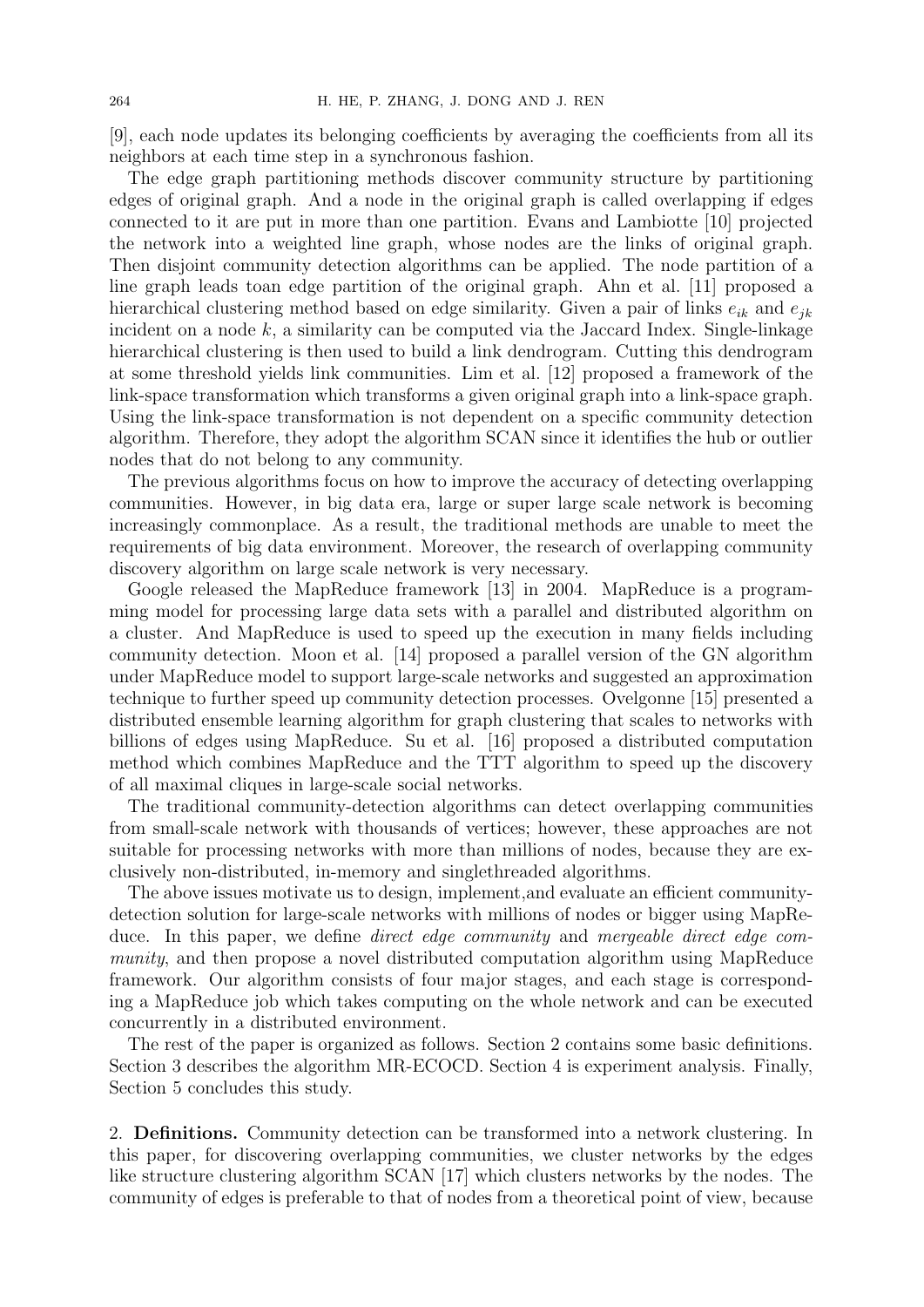the edge is likely to have a unique identity whereas the node tends to have multiple identities. And a node is an overlapping node in node communities if it belongs to different edges in different edge communities.

**Edge Clustering:** Let  $G = (V, E)$  be a given network, where V is the set of vertices and *E* is the set of edges of *G*. Then, a collection *P* of subsets of *E* is said to be an *edge* clustering of *G* if the elements of *P* are pairwise disjointed and the union of the elements of *P* is equal to *E*.

The membership of a node is determined by those of its incident edges. Note that a node participates in multiple communities if the node has multiple incident edges with different types of relationship.

**Neighbor Edges:** Given an edge  $e = (v, w)$ ,  $e \in G$ , the *neighbor edges*  $N(e)$  of  $e$  is all the edges connected to the nodes  $v$  and  $w$ , except  $e$ .  $N(e)$  can be described as:

$$
N(e) = \{(v, i) \in E | i \in N(v)\} \cup \{(w, j) \in E | j \in N(w)\} - \{e\}
$$
 (1)

where  $N(v)$  and  $N(w)$  denote the neighbor nodes of *v* and *w* respectively.

*ε***-Neighbor Edges:** Given a parameter *ε*, the *ε-neighbor edges* of *e*, denoted by *Nε*(*e*), refers to the set of edges in all neighbor edges of *e* whose similarity with *e* is greater than *ε*.  $N_{\varepsilon}(e)$  can be described as:

$$
N_{\varepsilon}(e) = \{l \in N(e) | \sigma(l, e) \ge \varepsilon\}
$$
\n<sup>(2)</sup>

We adopt the edge similarity proposed by Ahn et al. [11] for  $\sigma(e, l)$ . The edge similarity is defined by Formula (3), then  $\Gamma(v_i) = \{i' \in V | (i, i') \in E\} \cup \{i\}$  and  $e = (k, i), l = (k, j)$ . Note that two edges of *G* have an edge similarity if and only if they share a common endpoint in *G*.

$$
\sigma(e,l) = \frac{|\Gamma(v_i) \cap \Gamma(v_j)|}{|\Gamma(v_i) \cup \Gamma(v_j)|}
$$
\n(3)

**Core Edge:** For given parameters  $\varepsilon$  and  $\mu$ , edge  $e$  is a *core edge*, if and only if its *ε-neighbor edges* contains at least *µ* vertices. A *core edge* can be described as follows.

$$
Core_{\varepsilon,\mu}(e) \equiv |N_{\varepsilon}(e)| \ge \mu \tag{4}
$$

**Direct Density Reachability:** For a given *core edge e*, *l* is *direct density reachability* from *e*, if *l* belongs to *e*'s *ε-neighbor edges*. A *direct density reachability* can be described as follows.

$$
Direct_{\varepsilon,\mu}(e,l) \equiv Core_{\varepsilon,\mu}(e) \land l \in N_{\varepsilon}(e)
$$
\n
$$
(5)
$$

Based on the above definition, our definitions are given below for distributed parallel computing using MapReduce.

**Definition 2.1.** *Direct Edge Community (DEC) For a given core edge e, direct edge community is the set of all edges which are direct density reachability from e and e. A DEC can be described as follows.*

$$
DEC = \{l | l \in N_{\varepsilon}(e)\} \cup \{e\} \tag{6}
$$

**Definition 2.2.** *Mergeable Edge Community (MEC) For two given direct edge communities*  $DEC_i$  *and*  $DEC_j$ , *if there is an l that also belongs to*  $DEC_i$  *and*  $DEC_j$ , *then we call DEC<sup>i</sup> and DEC<sup>j</sup> are mutually mergeable edge community.*

Remark that the mergeable edge community is a symmetric relation and it is transitive.

**Definition 2.3.** *Final Edge Community (FEC) Final edge community is a set of mergeable edge communities with same edge.*

*Final edge communities* meet the following criteria: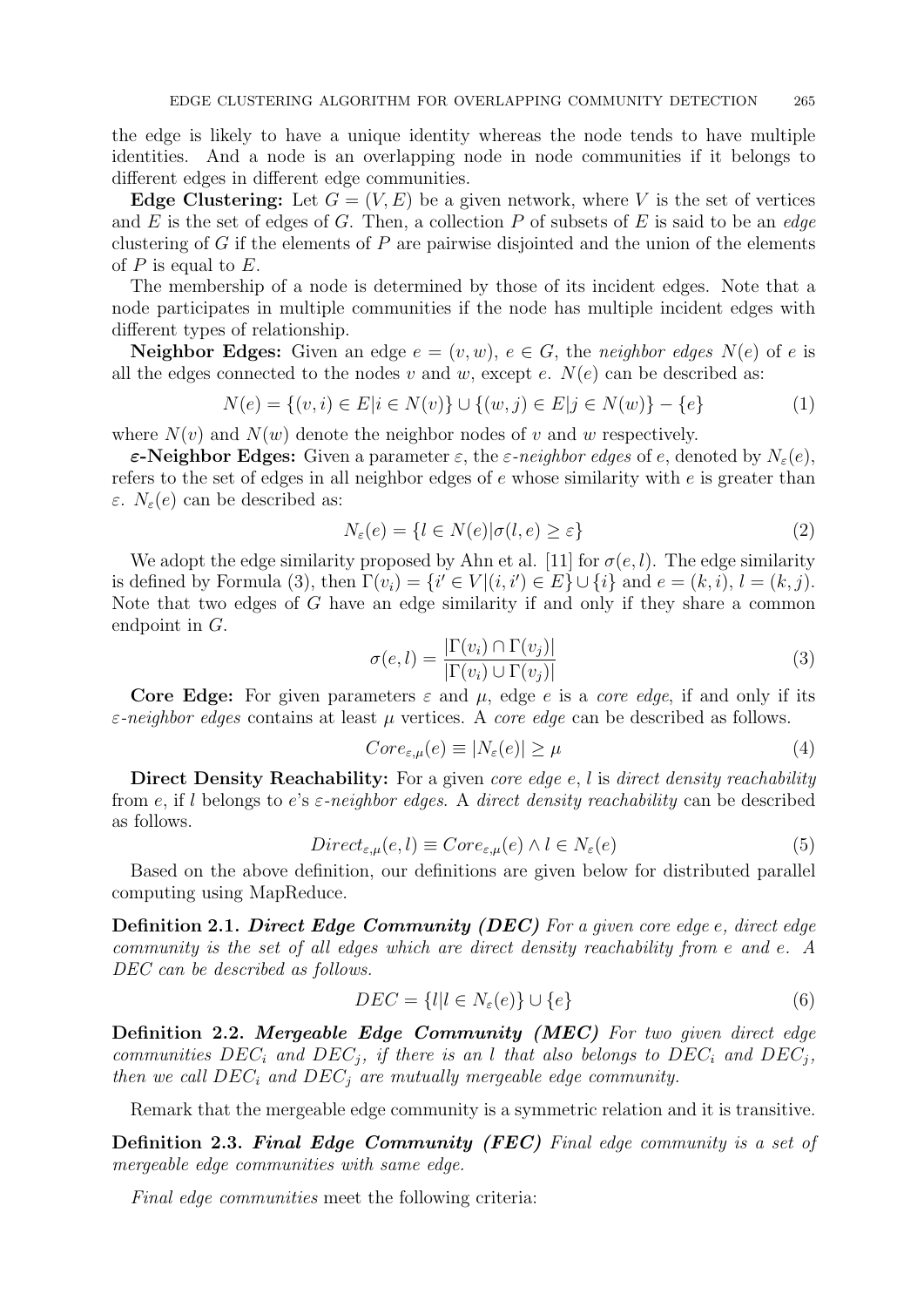- If a final edge community is merged by the set  $S = \{DEC_1, DEC_2, \ldots, DEC_n\}$ *then there is an edge set*  $E = \{l_1, l_2, \ldots, l_m\}$  *such that the set S can form a unique connected graph.*
- There is an edge l such that  $l \in DEC_i$  and  $l \in DEC_j$ , if  $DEC_i \in S$  then  $DEC_j \in S$ , *and vice versa.*

In fact, the *edge clustering* of a graph *G* is translated to calculate all *final edge communities*. Then translating the *final edge communities* to node communities is our ultimate goal.

3. **The Design and Analysis of MR-ECOCD.** The algorithm MR-ECOCD consists of four steps: searching neighbor nodes, calculating edge similarity, marking and clustering communities, transforming edge communities. These four steps correspond to four MapReduce jobs, and each job can run itself in a distributed environment. These jobs are executed sequentially, and the posterior job relies on the output of the prior job. The following is the outline of MR-ECOCD algorithm.

- Traverse the original network, search the neighbors of each node respectively and store the result in a distributed database.
- Calculate the similarity of all the adjacent edges, and the result is stored in distributed file system (DFS).
- *•* According to the similarity of the previous step, get all the *direct edge communities*, and merge all the *mergeable edge communities* to get the *final edge communities*.
- *•* Transform the *final edge communities* into the *final point communities*.

3.1. **Searching neighbor nodes.** The original network data is a set of edges, and each row represents an edge which consists of two nodes. In the Map stage, the Mapper collects all edges and transfers them to the key-value format. Then in the Reduce stage, the Reducer puts the same-key records together to represent the neighbors of the key node.

#### **NeighborsMap: The Map stage of searching neighbor nodes**

Input:  $\langle k_1, v_1 \rangle$ Output:  $\langle k_2, v_2 \rangle$ 1: get  $v$  and  $w$  from  $v_1$ 2:  $k_2 = v, v_2 = w$ 3: WriteToDFS $(k_2, v_2)$ 

The input of the Map stage is the rows of the original file,  $k_1$  is the row identifier and *v*<sup>1</sup> is the content of this row.

#### **NeighborsReduce: The Reduce stage of searching neighbor nodes**

Input:  $\langle v, MList \rangle$ Output: *< v, neighbors >* 1: for each  $w_i$  in *NList* do 2: *neighbors* append *w<sup>i</sup>* 3: end for 4: insert *< v, neighbors >* into distributed database

For each node, we get its neighbors from *NList* and append to the string variable *neighobrs*, then save this node and its neighbors into distributed database. We save neighbor nodes into distributed database, because in the next step the algorithm will query some node's neighbor nodes when calculating edge similarity, and distributed database is well suited for applications with a large number of query operations.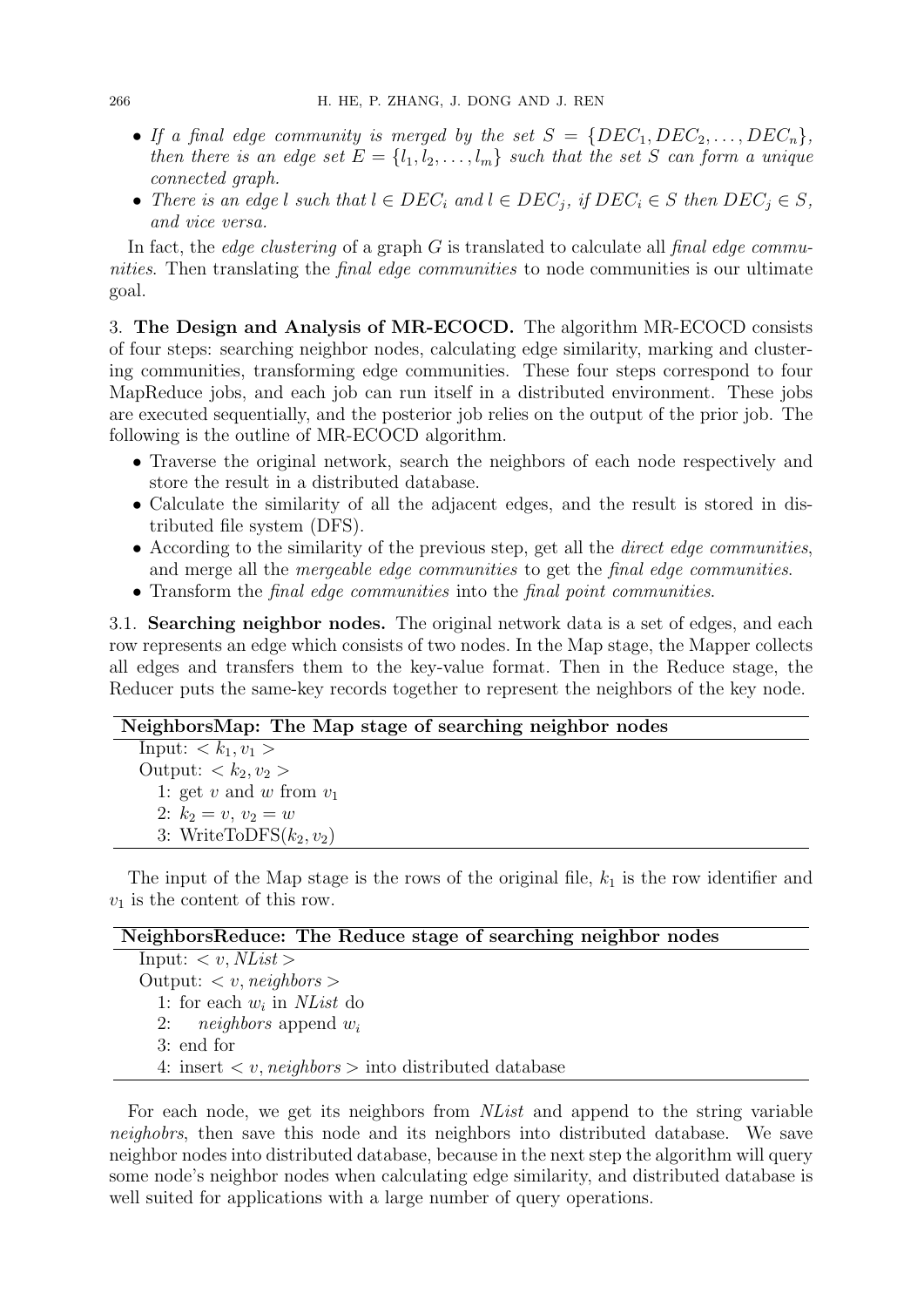3.2. **Calculating edge similarity.** In this step, the algorithm traverses the information saved in distributed database, calculates all the similarities between adjacent edges in the Map stage, and then writes each edge, neighbor edges of that edge and the similarities between them to Distributed File System in the Reduce stage.

#### **SimilarityMap: The Map stage of calculating edge similarity**

Input:  $\langle v_k, \text{neighbors} \rangle$ Output: *< e, l − s >* 1: for each  $v_i$  in  $neighbors$  do 2: for each  $v_j$  in *neighbors* and  $(j > i)$  do 3: *list*<sub>1</sub> = getNeighbors $(v_i)$  add  $v_i$ 4: *list*<sub>2</sub> = getNeighbors $(v_i)$  add  $v_j$ 5:  $s = \text{getSimilarly}(list_1, list_2)$ 6: WriteToDFS $(e_{ik}, e_{jk} - s)$ 7: WriteToDFS $(e_{ik}, e_{ik} - s)$ 8: end for 9: end for

In the Map stage, for each node, such as  $v_k$ , the *neighbors* is a string variable like  $v_1, v_2, v_3, \ldots, v_n$ , we calculate the similarity between each two edges that all of them have a common node  $v_k$ . The method getNeighbors in lines 3 and 4 of SimilarityMap is to get the neighbors of  $v_k$  from distributed database, and the method getSimilarity in line 5 uses the formula  $\sigma(e_{ik}, e_{jk}) = \frac{|\Gamma(v_i) \cap \Gamma(v_j)|}{|\Gamma(v_i) \cup \Gamma(v_j)|}$  to get the similarity of  $e_{ik}$  and  $e_{jk}$ .

| Similarity Reduce: The Reduce stage of calculating edge similarity |
|--------------------------------------------------------------------|
| Input: $\langle e_{vw}, SList \rangle$                             |
| Output: $\langle e_{vw}, n\_similarity \rangle$                    |
| 1: for each $e_{ij} - s$ in <i>SList</i> do                        |
| 2: <i>n_similarities</i> append $e_{ij} - s$                       |
| 3: end for                                                         |
| 4: WriteToDFS $(e_{vw}, n\_similarity)$                            |
|                                                                    |

In lines 1-3 of the algorithm *SimilarityReduce*, for each edge *evw*, the *SList* is a collection of its neighbors and similarities, the element of the *SList* likes  $e_{ij}$  – *s* where  $e_{ij}$  is the neighbor of *evw* and *s* is the similarity of them, then *n similaritys* is a string variable for saving result to DFS.

3.3. **Marking and clustering communities.** Based on the similarities of the adjacent edges, the algorithm *marking communities* gets all the *direct edge communities* in the Map stage, then gets all *mergeable edge communities* and merges them to get *final edge communities* in the Reduce stage.

For given parameters  $\mu$  and  $\varepsilon$ , in lines 1-6 of the algorithm *MarkMap*, the variable *Num* is to count the number of *evw*'s neighbor edges where the similarity of them meets the condition  $s > \varepsilon$ , and *NList* is used to save the list of neighbors which meet that condition. In line 7, we judge whether a given edge  $e_{vw}$  is a core edge or not. If it is a core edge, then we can get a *direct edge community*, and in lines 8-13 we flag this *direct edge community* to *comid* which is a unique identification to other *direct edge communities*.

In the algorithm *ClusteringReduce*, *CList* is the collection of *evw*'s *direct edge communities* and they are mutually *mergeable edge communities* because they have the common edge *evw*, the variable *CMap* is used to save the map of *direct edge community* and *final edge community*. Based on the judgment of whether someone in *CList* has been mapped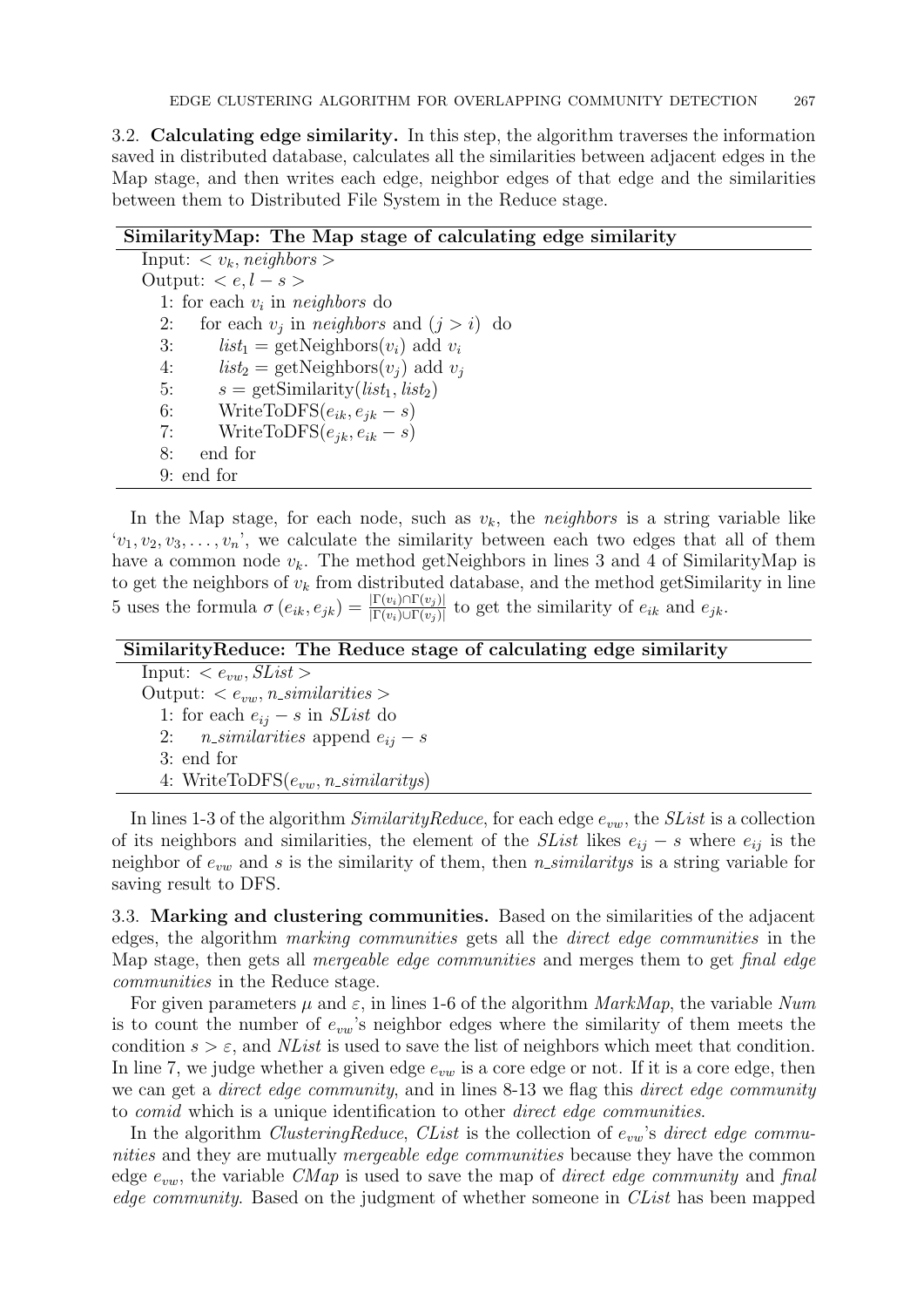#### **MarkMap: The Map stage of marking and clustering communities**

Input:  $\langle e_{vw}, n\_similarities \rangle, \mu, \varepsilon$ Output:  $\langle e_{vw}, \text{TaskID}_i \rangle$ 1: for each (*n, s*) in *n similarities* do 2: if  $s > \varepsilon$  then 3: *Num*++ 4: *NList*.add(*n*) 5: end if 6: end for 7: if  $Num > \mu$  then 8: for each *edge* in *NList* do 9: Flag *edge*'s community to *comid* 10: WriteToDFS(*edge, comid*) 11: end for 12: Flag *evw*'s community to *comid* 13: WriteToDFS(*evw, comid*)

14: end if

## **ClusteringReduce: The Reduce stage of marking and clustering communities**

 $Imput:  $\epsilon_{vw}$ *,*  $Clist$$ Output:  $\langle e_{vw}, endC \rangle$ , Final Edge Communities 1: for each *c* in *CList* do 2: if  $CMap$ .contains(*c*) and  $flag =$  false then 3:  $flag = true$ 4:  $cnum = CMap.get(c)$ 5: end if 6: end for 7: if  $flag = true$  then 8: *endC* = *cnum* 9: else 10:  $endC = newC$ 11: for each *c* in *CList* do 12: *CMap*.put(*c, endC*) 13: end for 14: WriteToDFS(*evw, endC*) 15: Return Final Edge Communities

to *final edge community* in lines 1-6, we get the community identification of *evw* as *endC* in lines 7-10, and in lines 11-13, we map others of *CList* to *endC* and save to *CMap*. Finally, we get the final edge communities.

3.4. **Transforming edge communities.** This algorithm will transform the *final edge communities* into *node communities* which may include overlapping communities.

In the Map stage, for a given edge, for example  $e_{ij}$  and its community is  $c$ , we flag the community of node  $v_i$  and  $v_j$  to c. And for a given node, for example  $v_i$ , we can get all the communities *CList* of it in the Reduce stage.

MR-ECOCD consists of four major stages, and each stage is corresponding to a MapReduce job, and each job can be executed concurrently in a distributed environment on the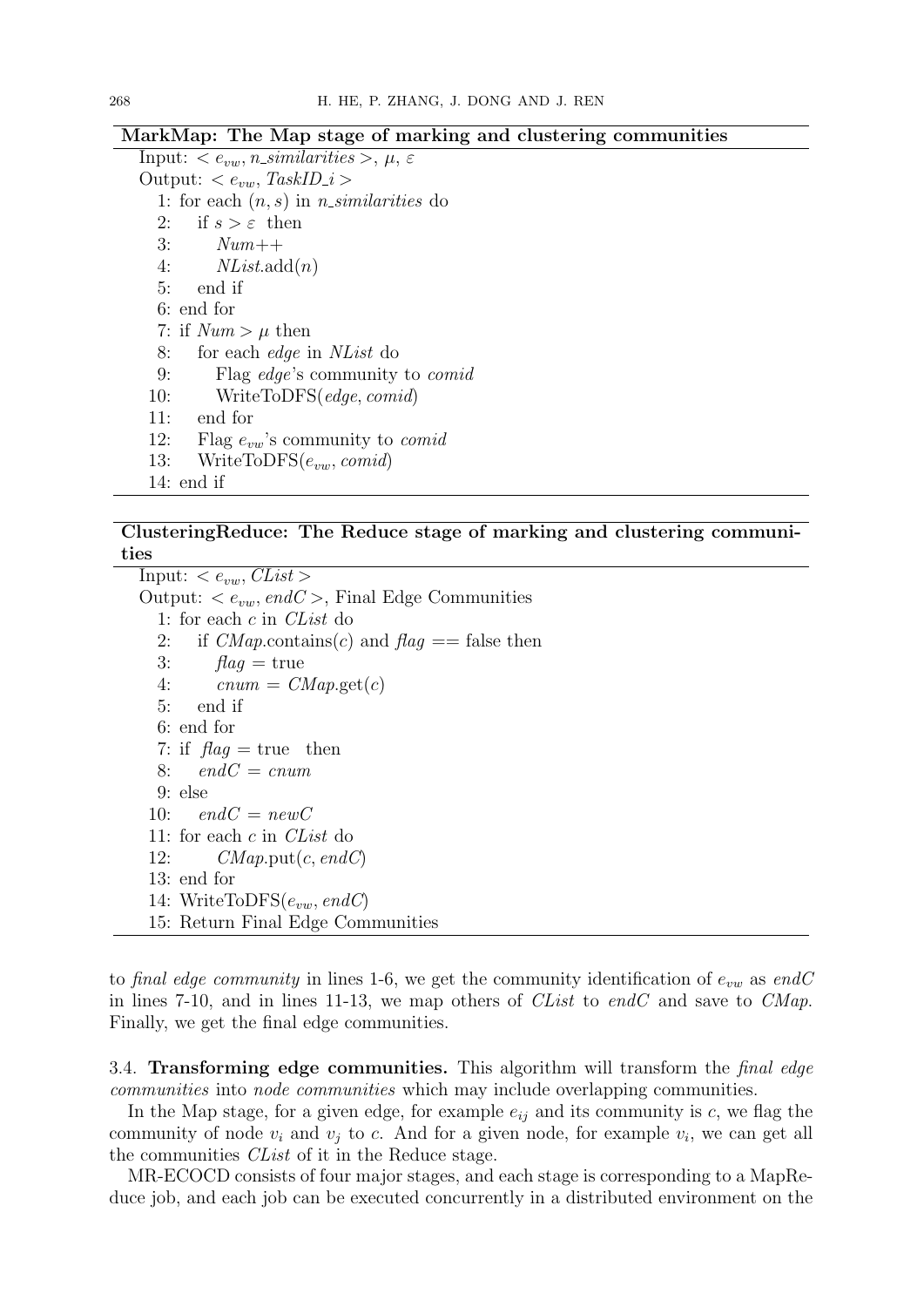### **TransformMap: The Map stage of transforming edge communities**

Input:  $\langle e_{ij}, c \rangle$ Output:  $\langle v_i, c \rangle \langle v_j, c \rangle$ 1: Flag  $v_i$ 's community to  $c$ 2: Flag  $v_j$ 's community to  $c$ 3: WriteToDFS $(v_i, c)$ 4: WriteToDFS $(v_j, c)$ 

### **TransformReduce: The Reduce stage of transforming edge communities**

Input:  $\langle v_i, \text{Cl} \rangle$ Output:  $\langle v_i, c \rangle$ 1: for each *c* in *CList* do 2: WriteToDFS $(v_i, c)$ 3: end for

whole network so that our algorithm does not need in-memory loops or recursive operation which is not suitable for processing large-scale networks. In addition, MR-ECOCD is a distributed algorithm, and it can be run on Hadoop platform which is deployed on a cluster. Therefore, it is easily extensible for different size of the network. In fact, it can process networks with more than millions of nodes if we have big enough cluster.

4. **Experiments.** In this section, we examine the performance of our proposed algorithm MR-ECOCD. We compared the performance of four algorithms including our algorithm. The three existing algorithms have been recognized as the state-of-the-art overlapping community detection algorithms.

- (1) MR-ECOCD: our proposed algorithm
- (2) the CMP (Clique Percolation Method) [5]
- (3) the link-partition method [10]
- (4) the COPRA (Community Overlap Propagation Algorithm) [9]

4.1. **Data generation.** In order to demonstrate the performance of our proposed algorithms, we investigated the results on synthetic networks generated by the LFR benchmark [18].

The parameters we use for the LFR benchmark are described in Table 1. In our experiments, the synthetic network is built with varying the parameter values of  $N, \langle k \rangle$ ,  $mu$ , *on* and *om*. We set the value of max *k* to  $2 < k$ , and default values are used for others.

| Parameter           | Description                                    |
|---------------------|------------------------------------------------|
|                     | number of nodes                                |
| $\langle k \rangle$ | average degree                                 |
| $\max k$            | maximum degree                                 |
| mu                  | mixing parameter                               |
| <sub>on</sub>       | number of overlapping nodes                    |
| om                  | number of memberships of the overlapping nodes |

Table 1. Parameters for the LFR benchmark

4.2. **Evaluation metrics.** For the traditional graph partitioning, the *Normalized Mutual Information (NMI)* has been most widely used to measure the quality of partition when the ground-truth is known. Recently, Lancichinetti et al. [6] proposed an extended version of the *NMI*, which can be used for the case when a node may belong to more than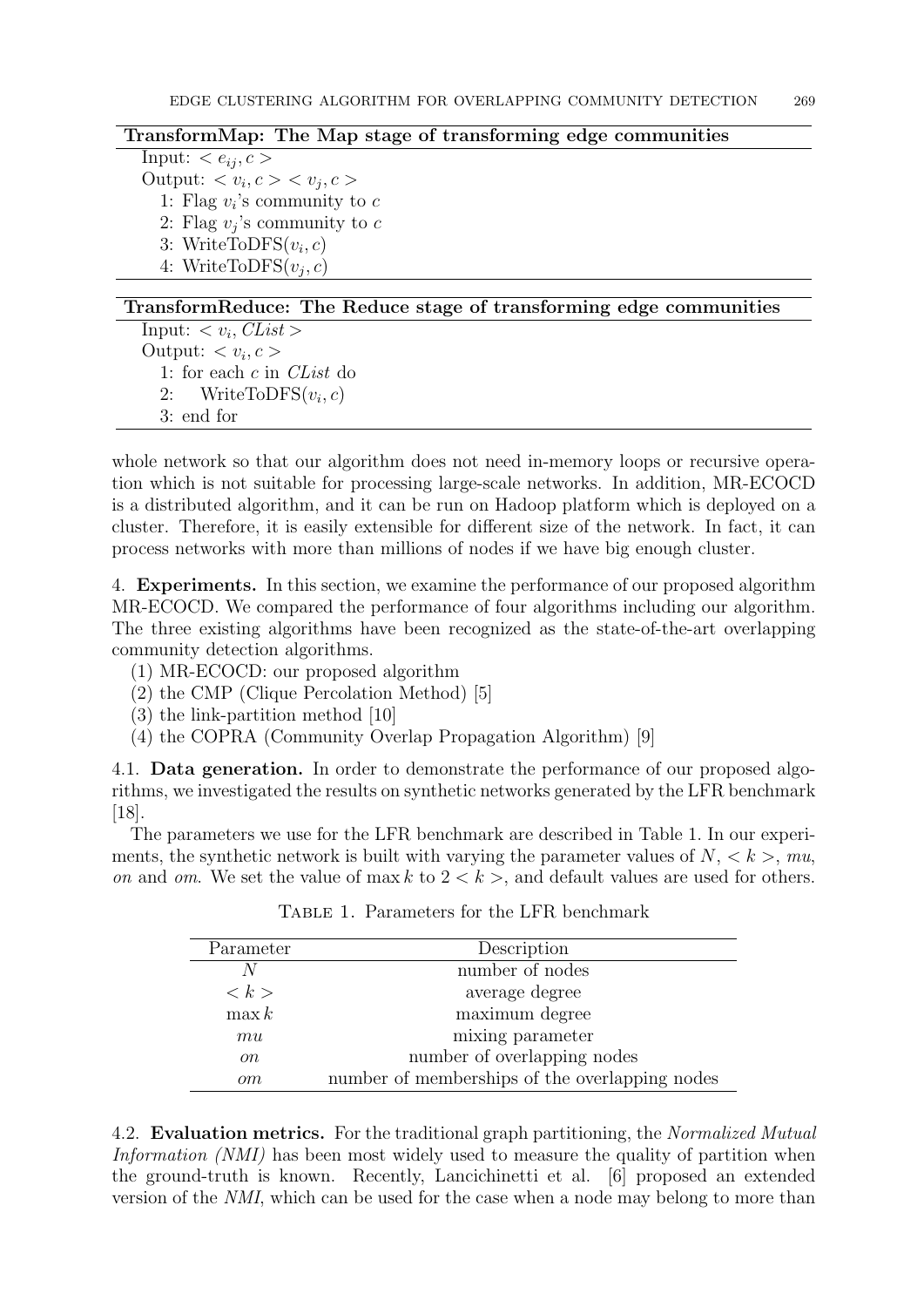one cluster. In recent years, *NMI* has become the most widely-used community clustering quality standard. Note that the NMI is based on the information theory that compares the similarity between the memberships of two groups. Here, one group indicates the results of community detection, and the other group the ground-truth communities. Thus, the *NMI* naturally evaluates the quality of community detection. It ranges from 0 to 1 by normalization, and a higher value represents a better quality.

For each node  $i$  in cover  $C'$ , its community membership can be expressed as a binary vector of length  $|C'|$  (i.e., the number of clusters in  $C'$ ).  $(x_i)_k = 1$  if node *i* belongs to the  $k^{\text{th}}$  cluster  $C'_{k}$ ;  $(x_{i})_{k} = 0$  otherwise. The  $k^{\text{th}}$  entry of this vector can be viewed as a random variable  $X_k$ , whose probability distribution is given by  $P(X_k = 1) = n_k/n$ ,  $P(X_k = 0) = 1 - P(X_k = 1)$ , where  $n_k = |C'_k|$  is the number of nodes in the cluster  $C'_k$ and *n* is the total number of nodes. The same holds for the random variable  $Y_l$  associated with the  $l<sup>th</sup>$  cluster in cover  $C''$ . Both the empirical marginal probability distribution  $P(X_k)$  and the joint probability distribution  $P(X_k, Y_l)$  are used to further define entropy  $H(X)$  and  $H(X_k, Y_l)$ .

The conditional entropy of a cluster  $X_k$  given  $Y_l$  is defined as  $(X_k|Y_l) = H(X_k,Y_l) H(X)$ . The entropy of  $X_k$  with respect to the entire vector Y is based on the best matching between  $X_k$  and any component of  $Y$  given by

$$
H(X_k|Y) = \min_{l \in \{1, 2, \dots, |C''|\}} H(X_k|Y_l).
$$

The normalized conditional entropy of a cover *X* with respect to *Y* is

$$
H(X|Y) = \frac{1}{|C'|} \sum_{k} \frac{H(X_k|Y)}{H(X_k)}.
$$

In the same way, one can define  $H(Y|X)$ . Finally the *NMI* for two covers  $C'$  and  $C''$ is given by

$$
NMI(X|Y) = 1 - [H(X|Y) + H(Y|X)]/2.
$$

4.3. **Clustering quality.** After experiments, we find the result is best in our method when the parameters  $\mu = 2$  and  $\varepsilon = 0.14$ . For the other algorithms, the impact of each parameter is investigated with other parameters fixed at the typical values suggested by Xie et al. [4]. We explain our results with the four aspects below.

- Network scale: In order to validate that MR-ECOCD is suitable for network community mining of various scale, we choose a series of networks whose nodes are increased from 1*k* to 17*k*, and MR-ECOCD performs well when the nodes are increasing in Figure 1 ( $mu = 0.1$ ,  $on/N = 0.3$ ,  $\lt k \gt 10$ ,  $om = 2$  and N from 1k to 17k).
- Degree of overlapping: To generate highly overlapping nodes, we increased the value of *om* from 2 to 5. It is very natural that the accuracy goes down as increasing of degree of overlapping, but MR-ECOCD goes down slowly in Figure 2 ( $N = 5000$ ,  $mu = 0.1$ ,  $on/N = 0.3$ ,  $\lt k \gt 10$ , and *om* from 2 to 5).
- Fraction of overlapping nodes: To generate high fraction of overlapping nodes, we increase *on*/*N* from 0 to 0.5. In Figure 3 ( $N = 5000$ ,  $mu = 0.1$ ,  $om = 2$ ,  $\lt k \gt 5$ , and *on/N* from 0 to 0.5), overlapping community structure is identified successfully by MR-ECOCD when there exist many overlapping nodes, e.g., 40% or 50%.
- Community density: The mixing parameter  $mu$  is the ratio of the number of intercommunity links to the total number of links, and thus, it can be considered as the internal density of a community. In Figure 4 ( $N = 5000$ ,  $\omega = 2$ ,  $\omega = N = 0.3$ ,  $\langle k \rangle = 10$ , and *mu* from 0.1 to 0.3), the results show that our algorithm can discover communities of various internal density.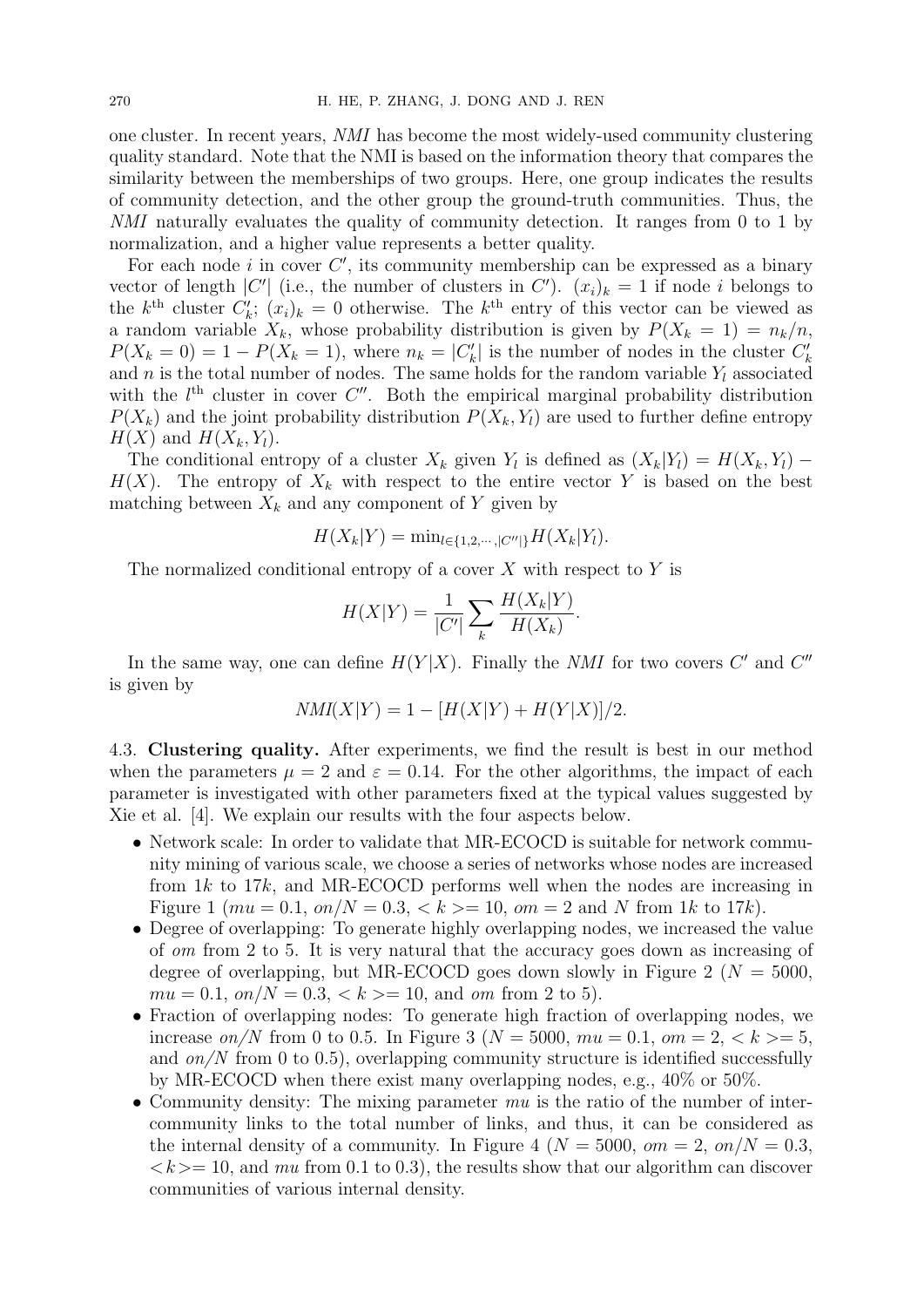

Figure 1. Effects of the number of node



FIGURE 3. Effects of the fraction of overlapping nodes



Figure 2. Effects of the degree of overlapping



Figure 4. Effects of the community density

4.4. **Running time.** We test execution times of algorithm MR-ECOCD, CPM, LinkPartition and COPRA in networks whose nodes are more than 100*k*. Running times of the four algorithms are depicted in Figure 5. In our experiments, when the number of nodes is greater than 100*k*, the CPM is not able to finish the execution and get the final result because of the memory overflow error, so it is not shown in Figure 5. In addition to MR-ECOCD and CPM, the other algorithms are not able to finish the execution also when the node number is large enough. And it is because of the memory overflow error also. In the experiment, there are three machines running on the clustering environment for community detection for MR-ECOCD. The distributed computing architecture is apparently effective, the execution time grows slowly while the size of dataset grows from 100K to 1000K records, as shown in Figure 5. However, it is not better than some algorithms such as COPRA when the node number is small in Figure 5.

We can get the following conclusions from the analysis of the results. Using one machine to execute the traditional classic algorithms is time-consuming and requires large memory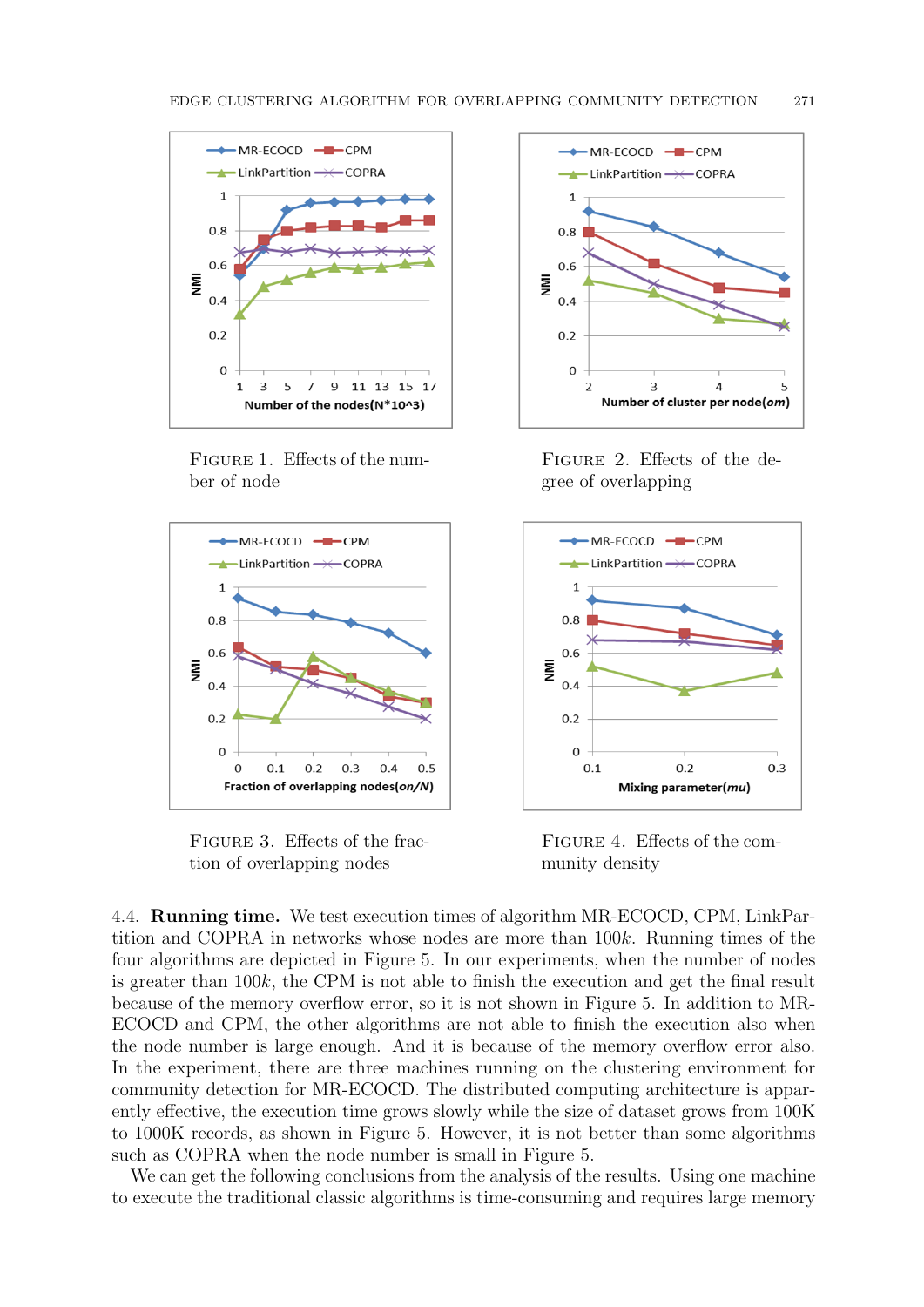

Figure 5. Comparison of execution time

space. As dataset sizes increase, execution time increases sharply as well. Based on the distributed computing architecture the result is effective because of the parallel and distributed execution on the clustering environment, but it is not effective when the data is small because of the configuration of environment and the large I/O operation of intermediate data on the disk.

5. **Conclusions.** In this paper, for discovering overlapping communities efficiently on large-scale network, we define *direct edge community* (DEC) and *mergeable direct edge community* (MDEC) based on edge density clustering method, and then a novel distributed computation algorithm using MapReduce framework is proposed. Our algorithm consists of four major stages: searching neighbor nodes, calculating edge similarity, marking and clustering communities, transforming edge communities. These four steps correspond to four MapReduce jobs, each job can take computing on the whole network and can be executed concurrently in a distributed environment. We implemented MR-EOCOD on Hadoop, and conducted comparative experiments on the LFR dataset. The results sufficiently show that our algorithm can not only detect the overlapping community from large-scale complex networks accurately, but also complete it within reasonable time. Future research should continue to look for methods that further reduce computation time while attaining higher quality in community structure discovery.

**Acknowledgment.** This work is supported by the National Natural Science Foundation of China under Grant No. 61170190, No. 61472341 and the Natural Science Foundation of Hebei Province China under Grant No. F2013203324, No. F2014203152 and No. F2015203326. The authors also gratefully acknowledge the helpful comments and suggestions of the reviewers, which have improved the presentation.

#### **REFERENCES**

- [1] Y. Gu, B. Zhang, G. Zou et al., Overlapping community detection in social network based on microblog user model, *2014 IEEE International Conference on Data Science and Advanced Analytics*, Shanghai, China, pp.333-339, 2014.
- [2] X. Yu, J. Yang and Z. Q. Xie, A semantic overlapping community detection algorithm based on field sampling, *Expert Systems with Applications*, vol.42, no.1, pp.366-375, 2015.